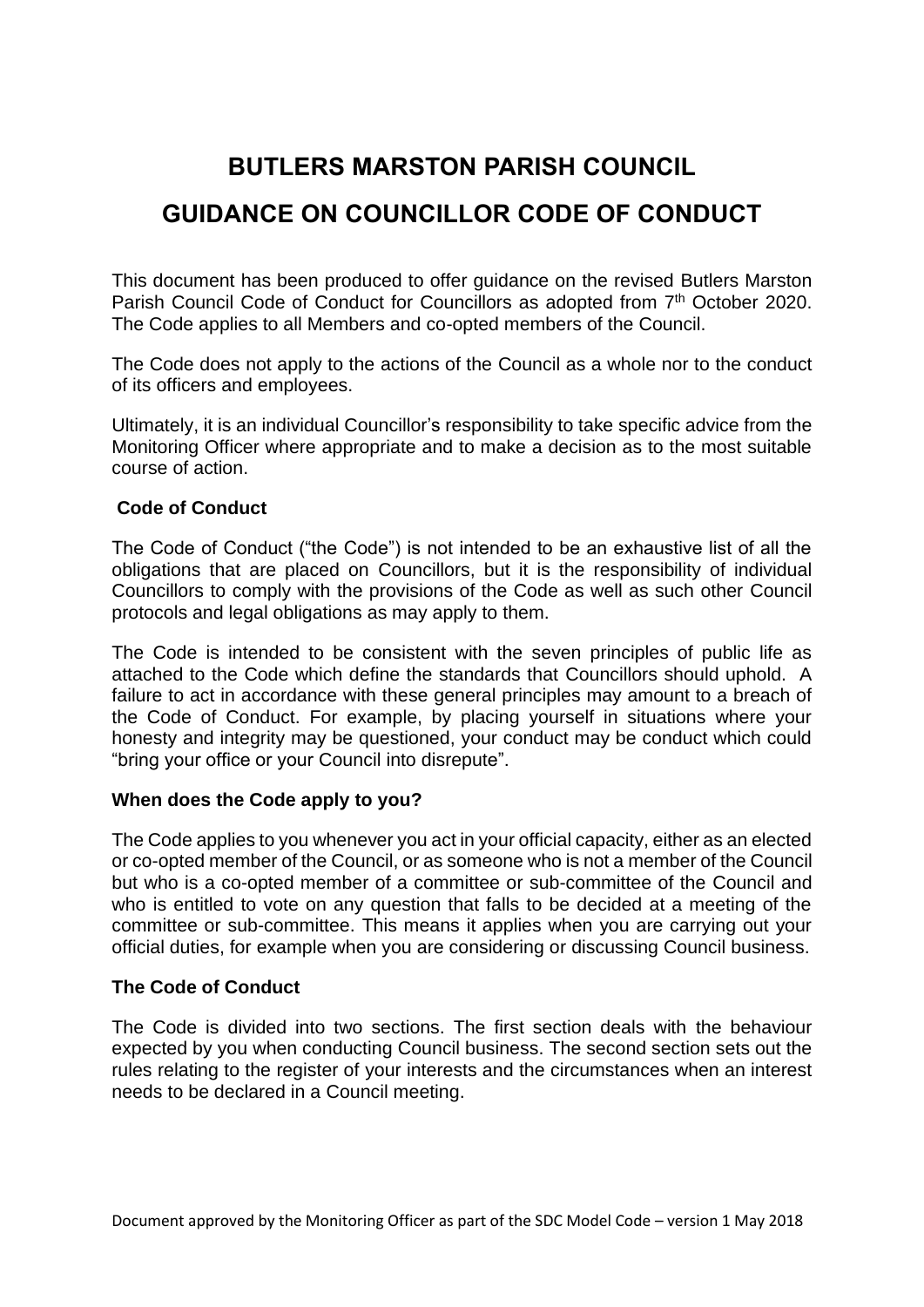# **Respectful behaviour**

# **1. Do not treat others with disrespect**

You must treat everybody with whom you deal with respect.

In politics, rival groupings are common, either in formal political groups or more informal alliances. It is expected that each will campaign for their ideas, and they may also seek to discredit the politics and actions of their opponents. Criticism of ideas and opinion is part of democratic debate, and does not in itself amount to failing to treat someone with respect.

Ideas and policies may be robustly criticised, but individuals should not be subjected to unreasonable or excessive personal attacks. This particularly applies to dealing with the public and officers. Chairs of meetings are expected to apply the rules of debate and procedure rules or standing orders to prevent abusive or disorderly conduct.

Whilst there may sometimes be unreasonable demands on Councillors and people may seek to provoke Councillors, you should treat people courteously and with consideration. Rude and offensive behaviour lowers the public's expectations and confidence in its elected representatives. You must therefore be aware of your impact on others, value openness and listen carefully to understand the views of others. This includes not only when talking to people face to face but in correspondence, email and on social media when you are discussing or conducting Council business. Further details are set out in Council policies such as its social media policy.

In particular you must be careful not to act in a way which may amount to any of the prohibited forms of discrimination, or do anything which hinders your Council's fulfilment of its positive duties under equality laws. Such conduct may cause your Council to breach the law, and you may find yourself subject to a complaint that you have breached this paragraph of the Code of Conduct.

**It is not disrespectful to question political opinions or to have a differing point of view to somebody. It is disrespectful to use offensive language or to attack an individual's appearance or characteristics or to accuse them of dishonesty, wrongdoing or incompetence without producing any evidence, thereby seeking to damage their reputation.**

# **Use of position**

- **2. Do not use your position as a Councillor for personal financial gain.**
- **3. Do not use your position as a Councillor improperly to confer an advantage or disadvantage on yourself or any other person.**
- **4. Do not place yourself under any financial obligation to any person or organisation who might attempt to influence you**

These three obligations under the Code all relate to ensuring that as a Councillor you do not seek to abuse the position with which you have been entrusted by the electorate.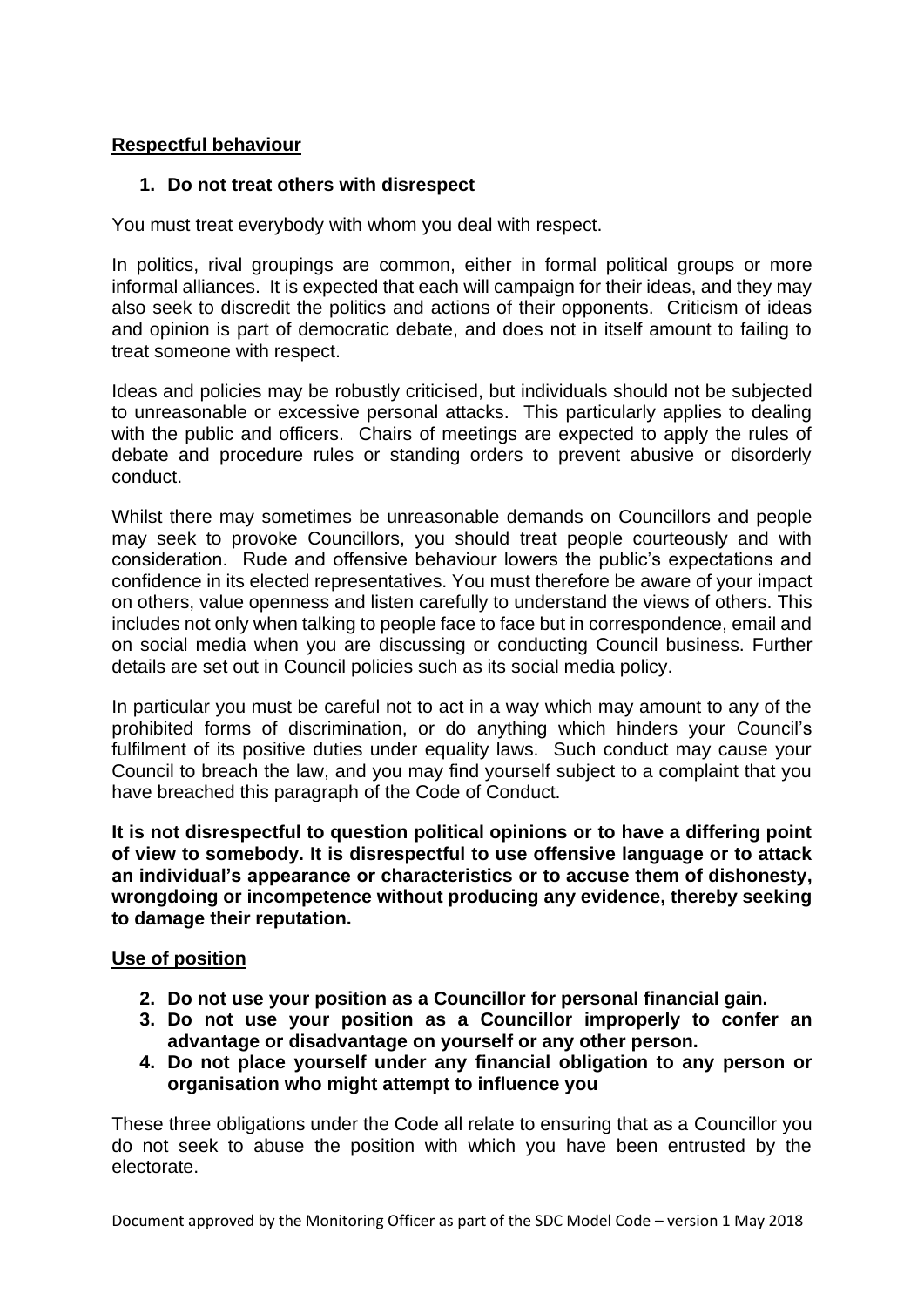# *Improper use of position*

Your behaviour would be improper if you sought to further your private interests through your position as a Councillor.

Councillors are responsible collectively for administering resources on behalf of the public of the area that you serve. You should administer these resources fairly and in accordance with the law. It is inappropriate for the Council's resources or powers to be used in such a way that the Council and its Councillors be left open to accusations that inappropriate influence played a part, for example, "it's not what you know, it's who you know!"

# *Placing yourself under an obligation*

It would not be appropriate to accept favours, gifts or hospitality from someone that may, at a later date, require something from the Council that you are in a position to influence. For example, because you are a Councillor you may be offered a discount by a business in the area which subsequently applies for planning permission. You may be on the relevant committee dealing with the application and, therefore, be in a difficult position. Any gifts or hospitality you do receive in your role as a Councillor should be declared to the Monitoring Officer. Further detail is set out in the Council's policy on gifts and hospitality.

# *Officer neutrality*

You should respect the impartiality and integrity of the Council's employees.

# **Resources**

# **5. Do not misuse Council resources**

Where your Council provides you with resources (for example facilities or support from Council employees), you must only use these resources or employees for carrying out your Council business and any other activity which your Council has authorised you to use them for.

If you authorise someone (for example a member of your family) to use your Council's resources, you must take care to ensure that this is allowed by the Council.

# **Confidentiality**

# **6. Do not disclose confidential information**

While Council business is by law generally open and Councils should always operate as transparently as possible, there will be times – for example, when discussing a named individual or commercially sensitive information – when it is appropriate for Council business to be kept confidential.

In those circumstances, you must not disclose confidential information, or information which you believe to be of a confidential nature, unless: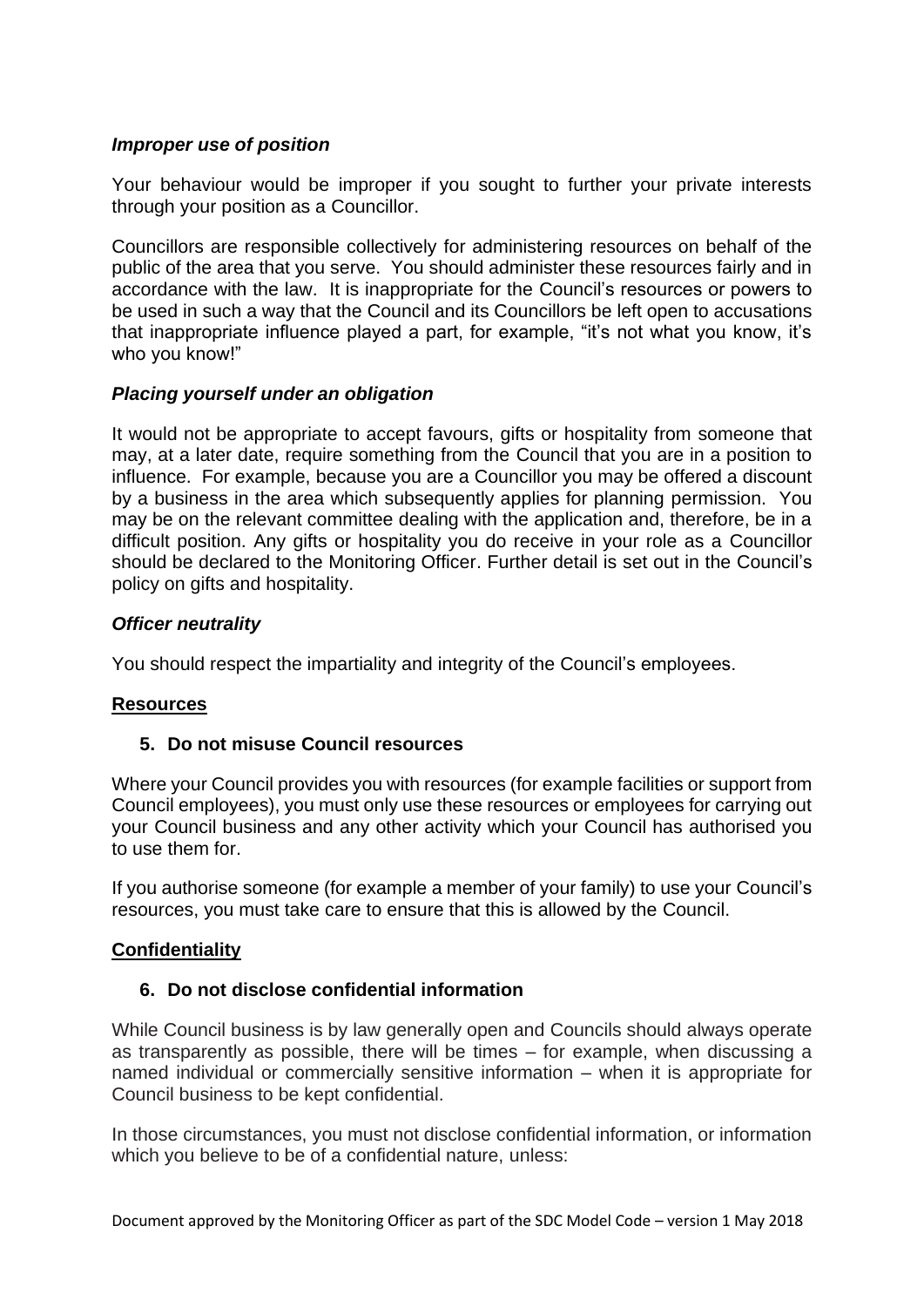- You have the consent of the person authorised to give it.
- You are required by law to do so.
- The disclosure is made to a third party for the purposes of obtaining professional advice (for example, your lawyer or other professional adviser) provided that person agrees not to disclose the information to any other person.
- The disclosure is in the public interest. Disclosure 'in the public interest' is only justified in limited circumstances, when all of the following four requirements are met:
	- 1. the disclosure must be reasonable
	- 2. the disclosure must be in the public interest
	- 3. the disclosure must be made in good faith
	- 4. the disclosure must be made in compliance with any reasonable requirements of your Council

In relation to the disclosure of confidential information in the public interest, the four requirements are outlined in more detail below.

- 1. The first requirement, that the disclosure must be reasonable, requires you to consider matters such as:
	- Whether you believe that the information disclosed, and any allegation contained in it, is substantially true. If you do not believe this, the disclosure is unlikely to be reasonable.
	- Whether you make the disclosure for personal gain. If you are paid to disclose the information, the disclosure is unlikely to be reasonable.
	- The identity of the person to whom the disclosure is made. It may be reasonable to disclose information to the police or to an appropriate regulator. It is less likely to be reasonable for you to disclose the information to the world at large through the media.
	- The extent of the information disclosed. The inclusion of unnecessary detail, and in particular, private matters such as addresses or telephone numbers, is likely to render the disclosure unreasonable.
	- The seriousness of the matter. The more serious the matter disclosed, the more likely it is that the disclosure will be reasonable.
	- The timing of the disclosure. If the matter to which the disclosure relates has already occurred, and is unlikely to occur again, the disclosure may be less likely to be reasonable than if the matter is continuing, or is likely to reoccur.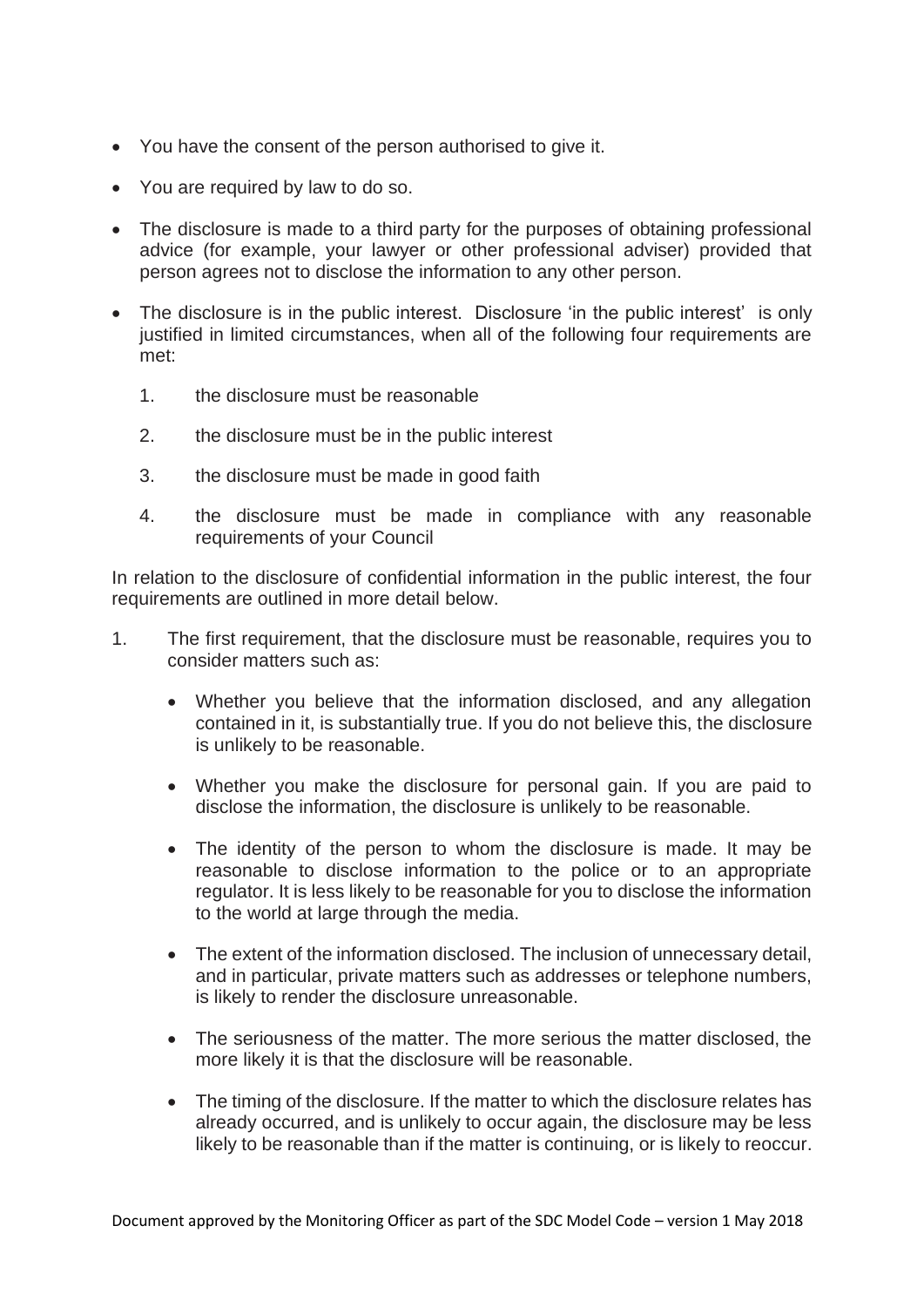- Whether the disclosure involves your Council failing in a duty of confidence owed to another person.
- 2. The second requirement, that the disclosure must be in the public interest, needs to involve one or more of the following matters or something of comparable seriousness, that has either happened in the past, is currently happening, or is likely to happen in the future:
	- (a) A criminal offence is committed.
	- (b) Your Council or some other person fails to comply with any legal obligation to which they are subject.
	- (c) A miscarriage of justice occurs.
	- (d) The health or safety of any individual is in danger.
	- (e) The environment is likely to be damaged.
	- (f) That information tending to show any matter falling within (a) to (e) is deliberately concealed.
- 3. The third requirement, that the disclosure is made in good faith, will not be met if you act with an ulterior motive.
- 4. The fourth requirement, that you comply with the reasonable requirements of your Council, means that before making the disclosure you must comply with your Council's policies or protocols. You must first raise your concerns through the appropriate channels set out in such policies or protocols.

In summary, to decide whether the disclosure is reasonable and in the public interest, you may need to conduct a balancing exercise weighing up the public interest in maintaining confidentiality against any countervailing public interest favouring disclosure. This will require a careful focus on how confidential the information is, on any potentially harmful consequences of its disclosure, and on any factors which may justify its disclosure despite these potential consequences.

In some situations, it is extremely unlikely that a disclosure can be justified in the public interest. These will include where the disclosure amounts to a criminal offence, or where the information disclosed is protected by legal professional privilege.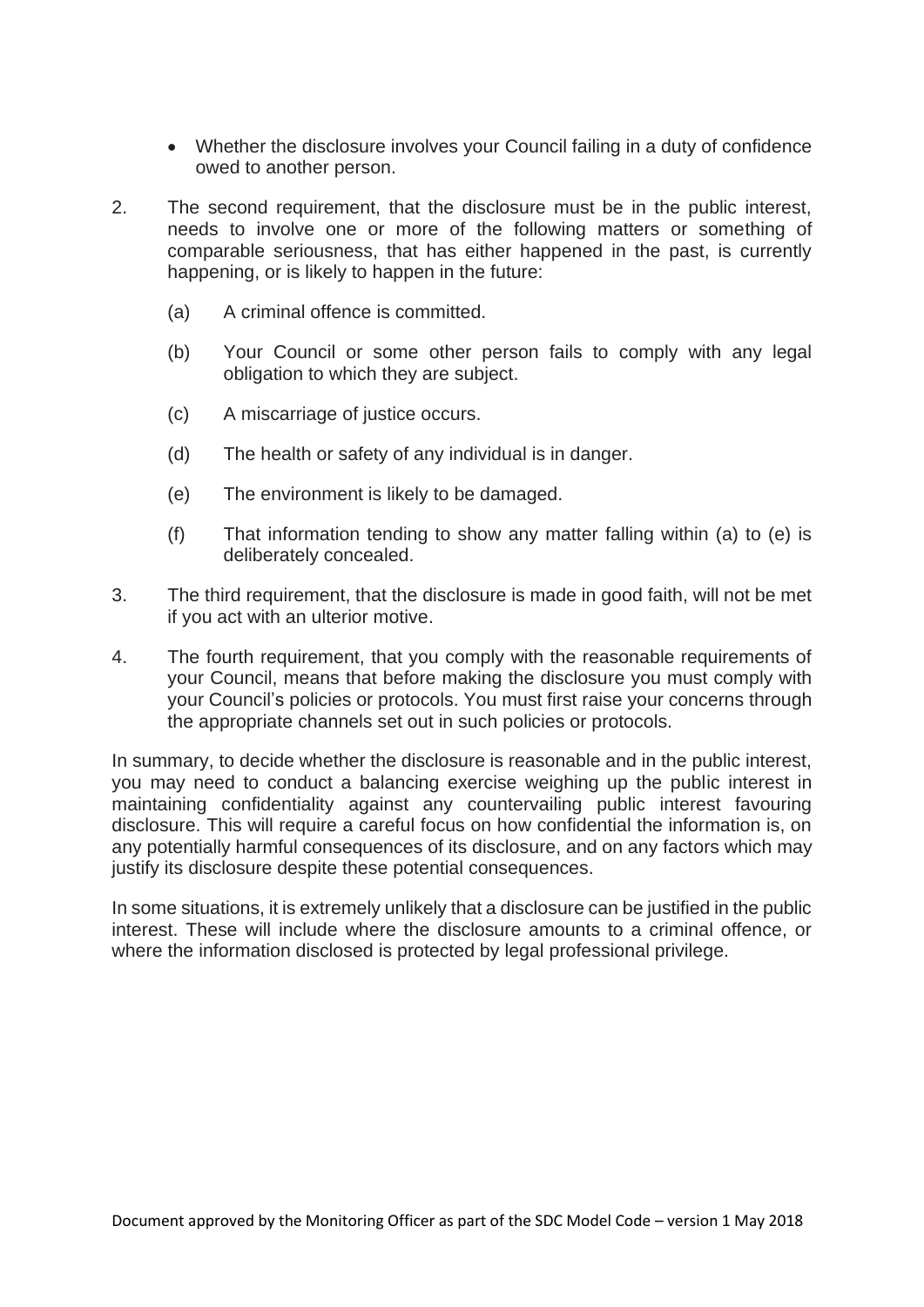# **Disrepute**

# 7. **Do not bring the Council or the role of Councillor into disrepute**

You must not bring your Council or the role of Councillor into disrepute whilst carrying out Council business or acting in your role as a representative of the Council.

As a Councillor, your actions and behaviour are subject to greater scrutiny than that of ordinary members of the public. You should be aware that your actions might have an adverse impact on your office or your Council. Dishonest and deceitful behaviour in your role as a Councillor may bring your Council into disrepute.

While the Code only applies to you when you are acting as a Councillor, you should nevertheless be aware that certain private actions can have a detrimental effect on your reputation or the Council as a whole. Councillors are therefore asked to bear in mind the seven principles of public life at all times.

You have a duty to promote and support high standards of conduct and be consistent with the seven general principles attached to the Code.

# **INTERESTS**

The second part of the Code sets out rules on registration and declaration of interests.

# **REGISTER OF INTERESTS AND GIFTS**

Any interests notified to the Monitoring Officer will be included in the register of interests unless it is a 'sensitive interest' (see below). A copy of the register must be available for public inspection and must be published on the District Council's website.

You have two types of registrable interests -

- (a) A Disclosable Pecuniary Interest; and
- (b) Other Interests that the Council has decided should be registered

# **Disclosable Pecuniary Interests (Part A of the Register)**

These are interests which must be notified to the Monitoring Officer within 28 days of the Code being adopted by the Council or within 28 days from when you become a Councillor or co-opted member in accordance with the statutory requirements of the Localism Act 2011. These are enforced by criminal sanction, and failure to register or declare such an interest at a meeting is a criminal offence. You must keep your register up to date so as soon as a new interest needs to be registered or you cease to hold an interest, you should notify the Monitoring Officer.

You need to register your interests so that the public, the Council's staff and your fellow Councillors know which of your interests might give rise to a conflict of interest. The register is a document that can be consulted when (or before) an issue arises, and so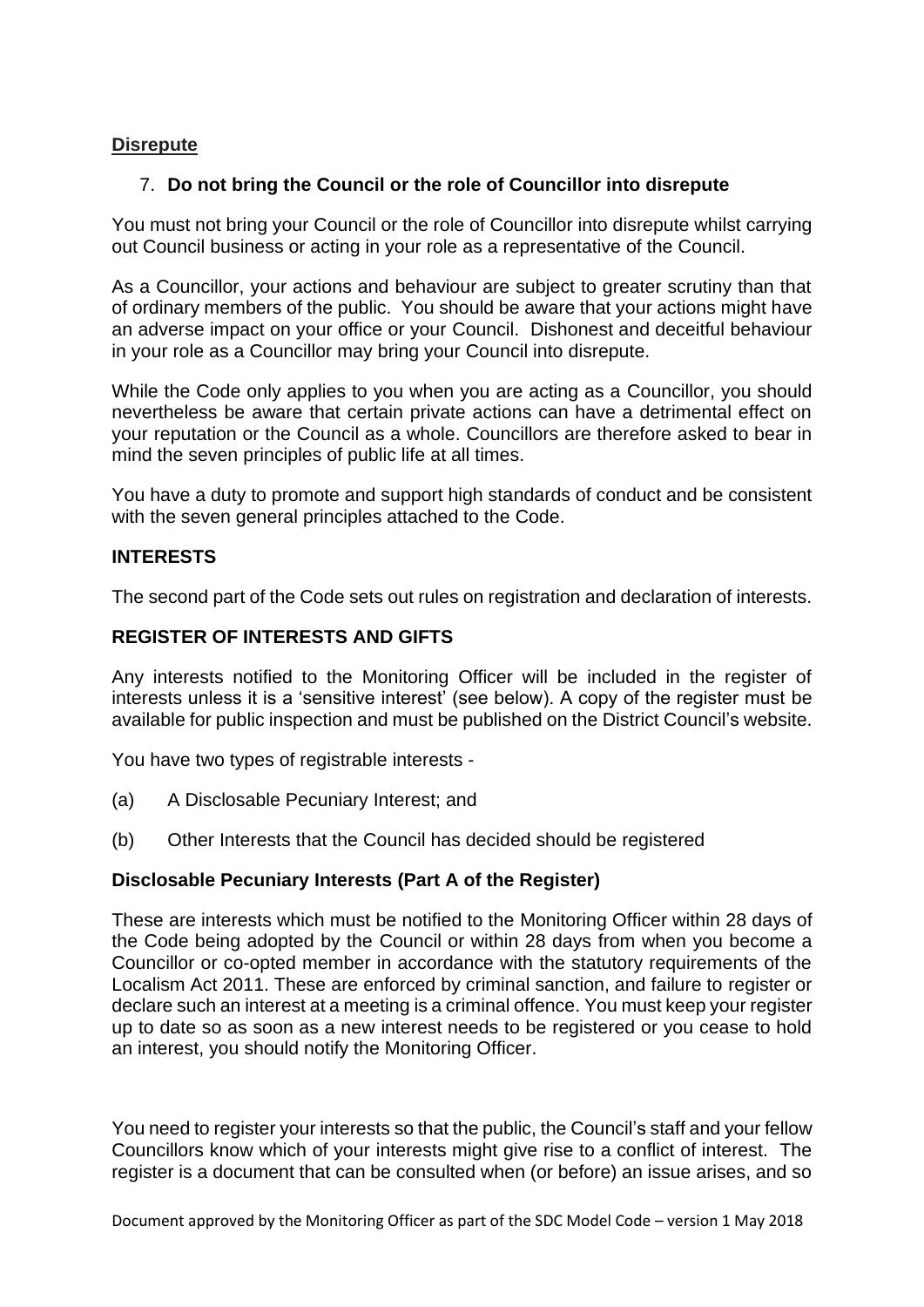allows others to know what interests you have, and whether they might give rise to a potential conflict of interest.

The register also protects you. You are responsible for deciding whether or not you should declare an interest in a meeting, but it can be helpful for you to know early on if others think that a potential conflict might arise. It is also important that the public know about any interest that might have to be declared by you or other Councillors, so that decision making is seen by the public as open and honest. This helps to ensure that public confidence in the integrity of local government is maintained.

A 'disclosable pecuniary interest' is an interest of yourself or your partner (which means spouse or civil partner, a person with whom you are living as husband or wife, or a person with whom you are living as if you are civil partners) and the categories covered are set out in Appendix A of the Code. Further guidance and definitions is included on the Declaration of Acceptance of Office Form to be signed by Councillors.

# **Offences**

It is a criminal offence under the Localism Act to:-

- Fail to notify the Monitoring Officer of any disclosable pecuniary interest within 28 days of election
- Fail to disclose a disclosable pecuniary interest at a meeting if it is not on the register
- Fail to notify the Monitoring Officer within 28 days of a disclosable pecuniary interest that is not on the register that you have disclosed to a meeting
- Participate in any discussion or vote on a matter in which you have a disclosable pecuniary interest
- Knowingly or recklessly providing information that is false or misleading in notifying the Monitoring Officer of a disclosable pecuniary interest or in disclosing such interest to a meeting

The criminal penalties available to a court are to impose a fine not exceeding level 5 on the standard scale and disqualification from being a Councillor for up to 5 years.

# **Other Registerable Interests (Part B of the Register)**

In addition to the disclosable pecuniary interests above, you must, within 28 days of the Code being adopted by your Council; or your election or appointment to office (where that is later), notify the Monitoring Officer in writing of the details of your interests within the following categories, which the Council has decided must be included in the register of interests:

- (a) Details of any body of which you are a member or in a position of general control or management and to which you are appointed or nominated by your Council;
- (b) Details of any body of which you are a member or in a position of general control or management and which –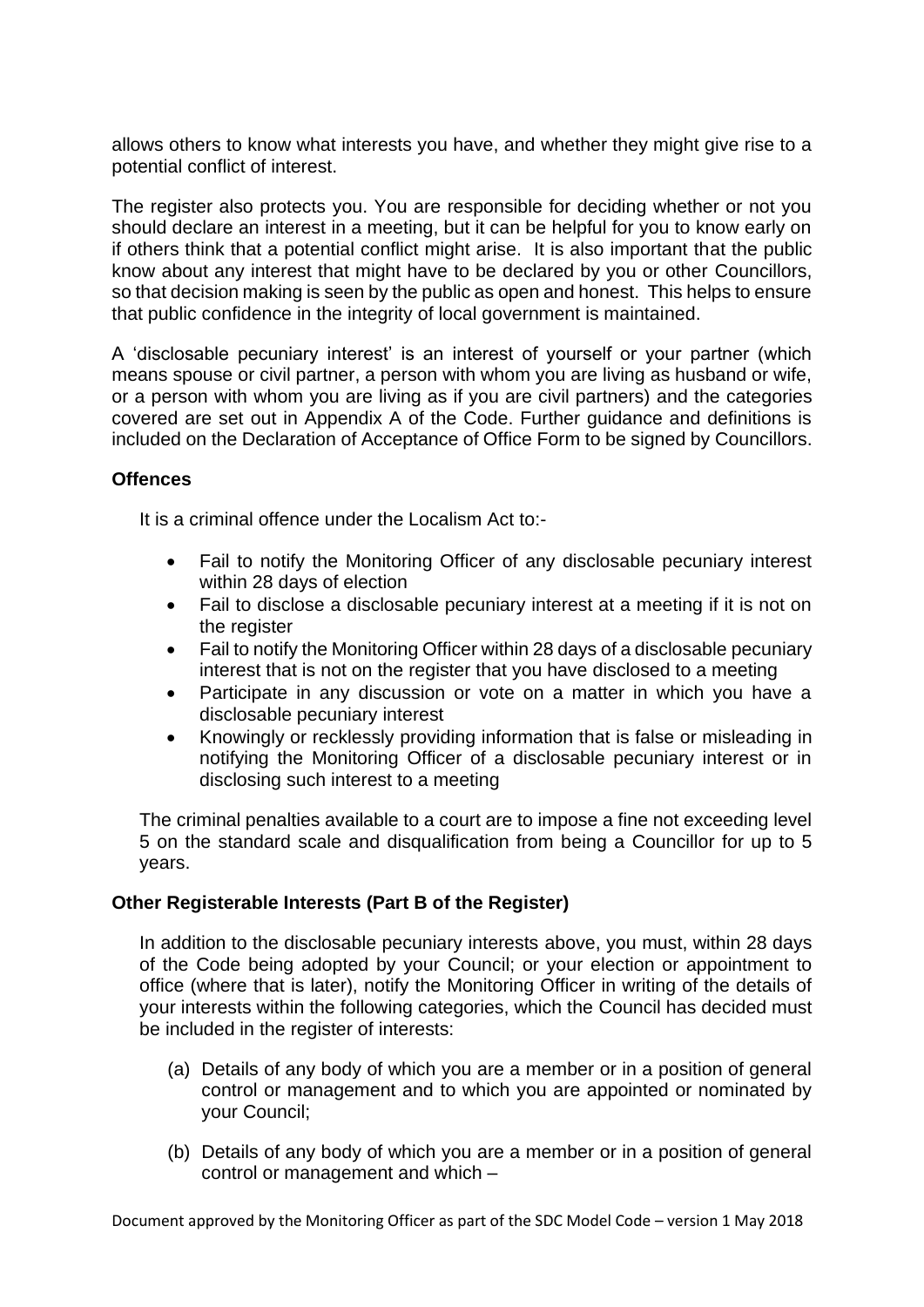- (i) exercises functions of a public nature,
- (ii) is directed to charitable purposes, or
- (iii) is a body which includes as one of its principal purposes influencing public opinion or policy (this includes political parties or trade union);
- (c) Details of any persons from whom you have a received a gift or hospitality with an estimated value of at least £30. (You must register any gifts and hospitality worth £30 or over that you receive personally in connection with your official duties).

With Other Registerable Interests, Councillors are only obliged to register their own interests and do not need to include interests of spouses or partners. Therefore, a spousal interest in a local group is not registerable as an 'other registerable interest'.

# *Definitions*

# **What is a "body exercising functions of a public nature"?**

Although it is not possible to produce a definitive list of such bodies, here are some criteria to consider when deciding whether or not a body meets that definition -

- Does that body carry out a public service?
- Is the body taking the place of local or central government in carrying out the function?
- Is the body (including one outsourced in the private sector) exercising a function delegated to it by a public authority?
- Is the function exercised under legislation or according to some statutory power?
- Can the body be judicially reviewed?

Unless you answer "yes" to one of the above questions, it is unlikely that the body in your case is exercising functions of a public nature.

Examples of bodies included in this definition: government agencies, other Councils, public health bodies, Council-owned companies exercising public functions, arms-length management organisations carrying out housing functions on behalf of your Council, school governing bodies.

# **Do local campaigning or Facebook groups need to be registered?**

Membership of local campaign or Facebook groups will only need to be registered if they are Bodies:

- Exercising functions of a public nature;
- Directed towards charitable purposes; or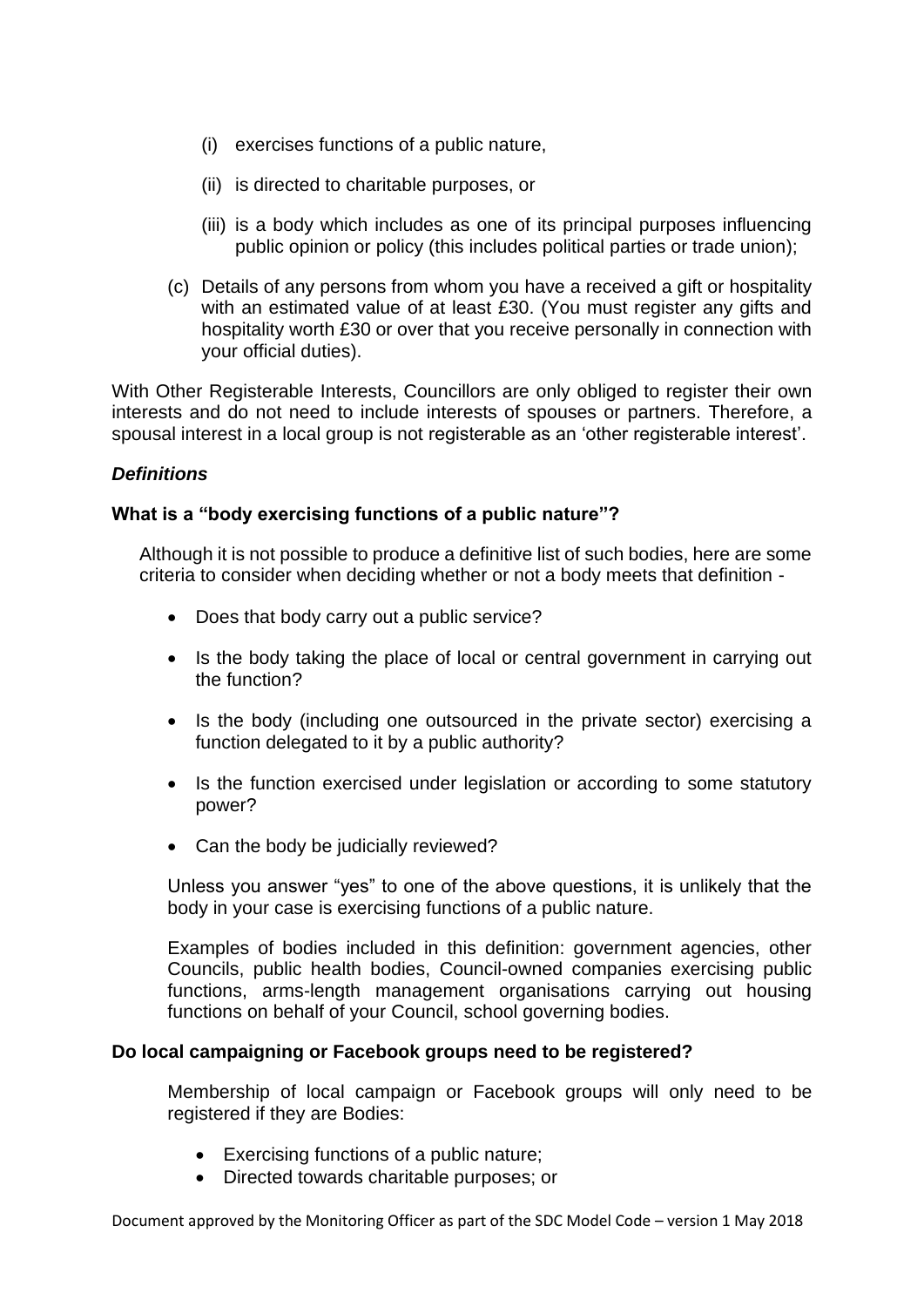• One whose principal purpose includes influencing public opinion or policy.

Generally it is unlikely that these groups will be regarded as formal bodies to be registered. However, each case should be considered on its own merits. 'A Body' is defined as 'a number of persons united or organised'. Some groups are very united on their cause and organised but their purpose must fall under one of the functions listed above.

If you need further information or specific advice, please contact your Monitoring Officer.

#### **What about membership of a political party or trade union?**

The second category of other registerable interests refers to membership of a body or being in a position of general control and management of a body, one of whose principal purposes includes the influence of public opinion or policy. The Code expressly states this includes any political party or trade union. Memberships of political parties and Trade Unions therefore need to be registered. Remember that if as a consequence of membership of a political party or a trade union any payment or financial benefit is received, it is likely to come under the Sponsorship category of DPI.

#### **Gifts and Hospitality**

You must register a gift or hospitality received in your capacity as a Councillor if the estimated value exceeds £30 with the Monitoring Officer.

You should ask yourself whether you would have received the gift or hospitality if you were not on the Council. If you are in doubt as to the motive behind an offer of a gift or hospitality, we recommend that you register it or speak to the Monitoring Officer before deciding whether to accept it. You should also refer to the Council's policy on gifts and hospitality.

You do not need to register gifts and hospitality which are not related to your role as a Councillor, such as Christmas gifts from your friends and family, or gifts which you do not accept. However, you should always register a gift or hospitality if it could be perceived as something given to you because of your position.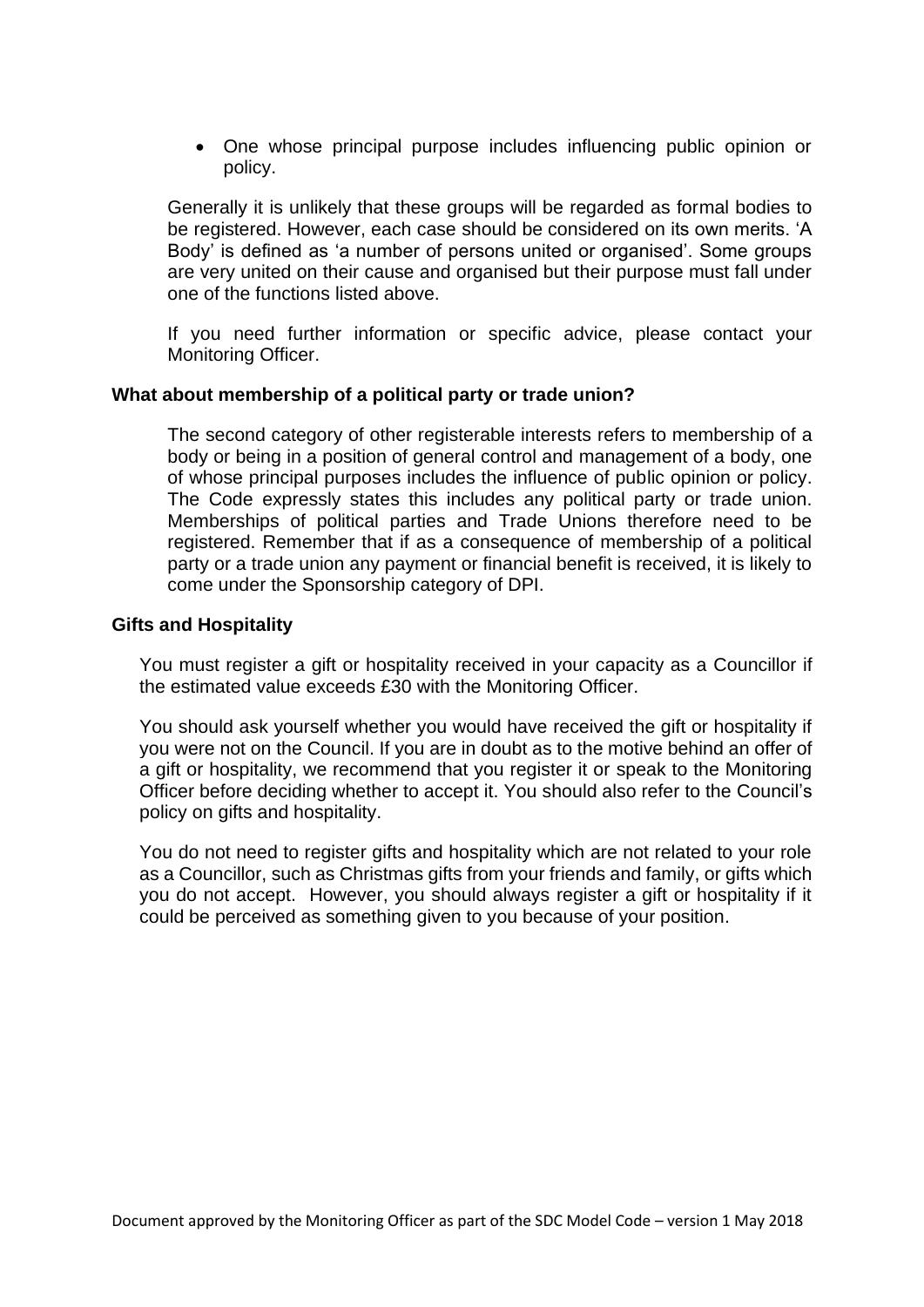#### **Changes to Interests on your register**

You must, within 28 days of becoming aware of any new interest or change to any interest registered notify the Monitoring Officer of the details of that new interest or change.

#### **Sensitive interests**

Where you consider that disclosure of the details of an interest could lead to you, or a person connected with you, being subject to violence or intimidation, and the Monitoring Officer agrees, if the interest is entered on the register, copies of the register that are made available for inspection and any published version of the register will exclude details of the interest, but may state that you have an interest, the details of which are withheld.

#### **What is sensitive information?**

It may include your sensitive employment (such as certain scientific research or the Special Forces) or other interests that are likely to create serious risk of violence or intimidation against you or someone who lives with you.

You should provide this information to your monitoring officer and explain your concerns regarding the disclosure of the sensitive information; including why it is likely to create a serious risk that you or a person who lives with you will be subjected to violence or intimidation. You do not need to include this information in your register of interests, if your monitoring officer agrees, but you need to disclose at meetings the fact that you have an interest in the matter concerned

# **DECLARATIONS OF INTERESTS AT MEETINGS**

Where you have an interest in any business of your Council, and where you are aware or ought reasonably to be aware of the existence of that interest, and you attend a meeting of your Council at which the business is considered, you must disclose to that meeting the existence and nature of that interest at the commencement of that consideration, or when the interest becomes apparent.

For the purpose of declarations at a meeting, an interest may arise not just from interests already on your register. There will also be times when, although the interest does not personally involve you, it may involve a relative or close associate. You are not expected to register every interest of those people but you will need to declare them as and when they might arise. These are referred to in your Code as 'non-registerable interests'.

This means there are three types of interest where you may have to declare an interest: disclosable pecuniary interests (Part A of the Register); Other Registerable Interests (Part B); and non-registerable interests. Guidance is given below on each of these categories in turn.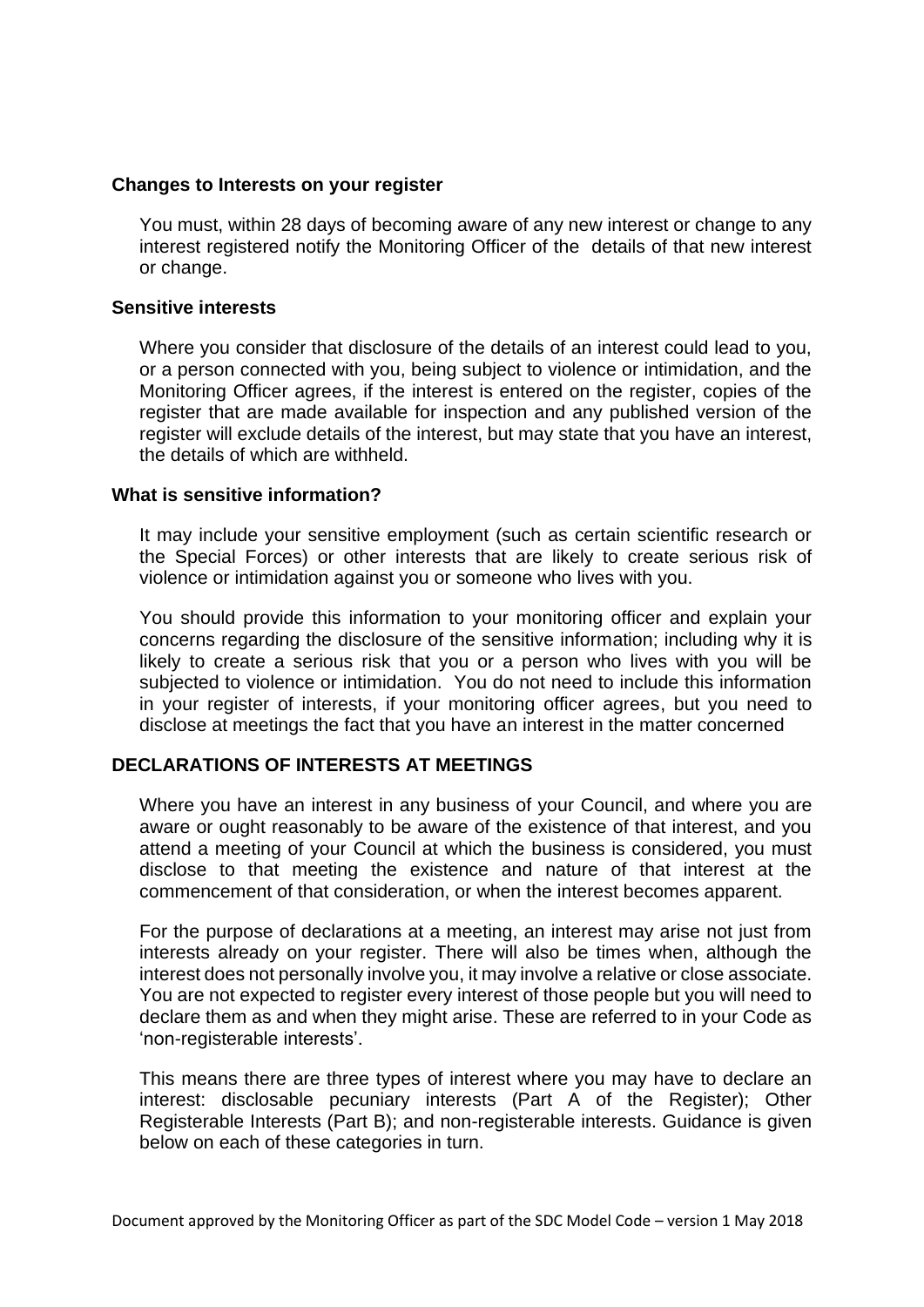# **Non participation in case of disclosable pecuniary interest**

If you are present at a meeting of the Council, Cabinet or any committee, subcommittee, joint committee or joint sub-committee of the Council, and you have a disclosable pecuniary interest in any matter to be considered or being considered at the meeting:

- You may not participate in any discussion of the matter at the meeting.
- You may not participate in any vote taken on the matter at the meeting.
- If the interest is not registered, you must disclose the interest to the meeting.
- If the interest is not registered and is not the subject of a pending notification, you must notify the Monitoring Officer of the interest within 28 days.

This is covered in paragraph 10 of your Code.

### **In addition, your Council's rules might require you to leave the room where the meeting is held while any discussion or voting takes place**.

# **When do I have a Disclosable Pecuniary Interest?**

You have a Disclosable Pecuniary Interest (DPI) in a matter when the matter being discussed directly relates to your interest. For example, if you have registered 1 Acacia Avenue as your address, you would have a DPI if you put in a planning application for 1 Acacia Avenue, or if the whole of Acacia Avenue was being considered for a Resident Parking Zone.

You would not have a DPI if 3 Acacia Avenue had put in a planning application as the matter does not directly relate to your interest. You would however have a nonregisterable interest as the application would indirectly affect your property.

You are reminded that non-declaration of a DPI is a criminal offence (see above).

#### **Declaration of other interests**

# **Other Registerable Interests (Part B of the Register)**

If you have an 'Other Registerable Interest' you must declare that interest when a matter directly relates to that interest. For example, if you are a member of a group which has applied for funding from the Council, or if you are a member of an organisation which has submitted a planning application, the matter in hand directly relates to that organisation.

In such a case you must not take part in any discussion or vote on the matter. You are allowed to speak on the matter before withdrawing but only where the public are also allowed to address the meeting. For example, you may want to put forward the organisation's case as to why it has applied for funding, but representatives from

Document approved by the Monitoring Officer as part of the SDC Model Code – version 1 May 2018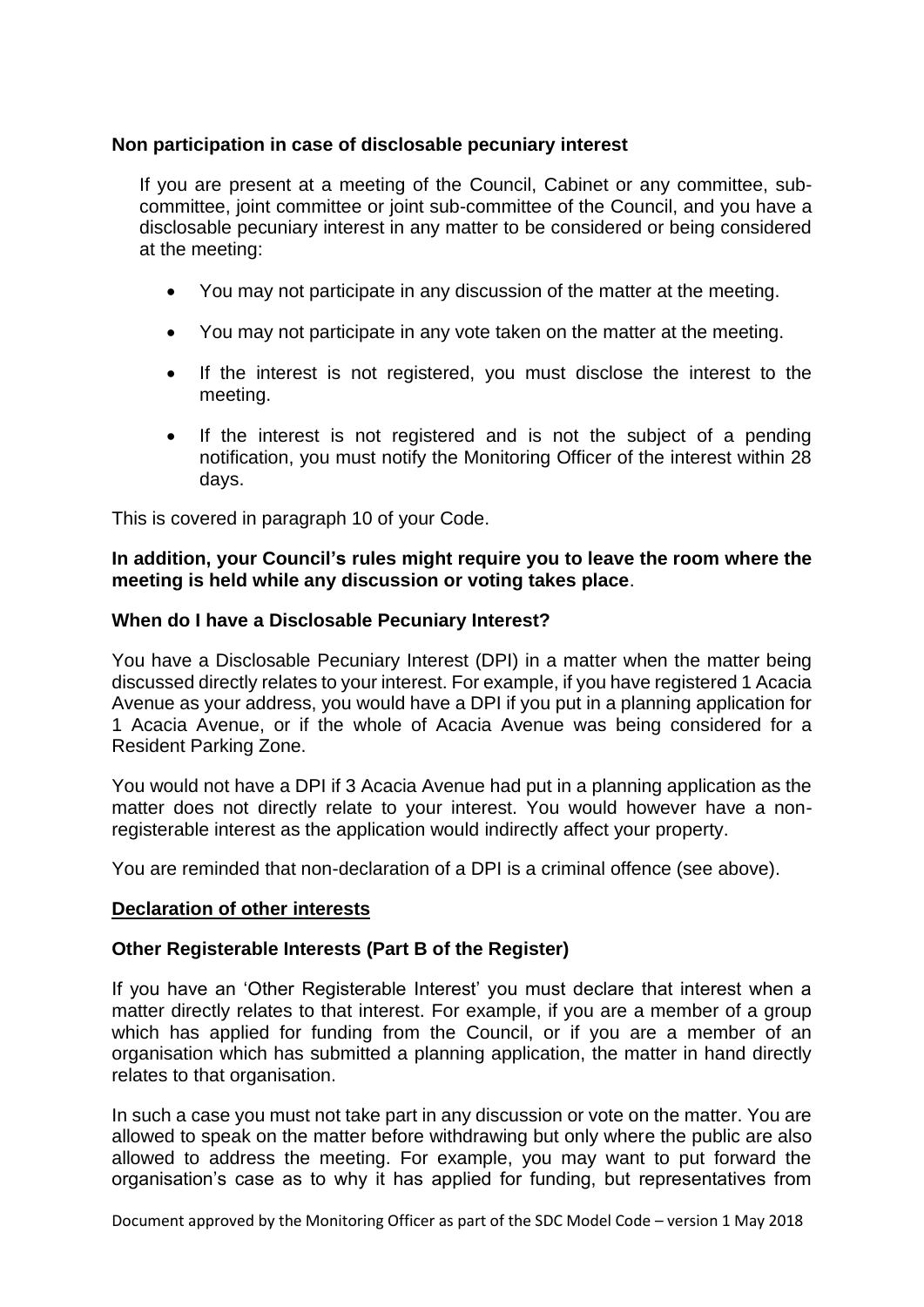competing organisations would also need to be able to make their case. Paragraph 11 of your Code sets out the rules on this.

### **Non-registerable Interest**

A Non-registerable Interest needs to be declared where the matter under discussion **relates to or affects** an interest of you, a friend, relative or close associate or **affects** your interests that you have declared in Part A of the Register or that of a registerable body that you have declared in Part B of the register. Paragraph 12 of the Code explains what you need to do.

# **What is the difference between 'relates to' and 'affects'?**

Something relates to your interest if it is directly about it. For example the matter being discussed is an application about a particular property in which you or somebody associated with you has a financial interest.

'Affects' means the matter is not directly about that interest but nevertheless the matter at hand has clear implications for the interest – for example, it is a neighbouring property. An interest can of course affect you, your family or close personal associates positively and negatively. So if you or they have the potential to gain or lose from a matter under consideration, an interest would need to be declared in both situations.

An example of a non-registerable interest with regard to a friend or relative would be, for example, where the matter under discussion was your son's planning application. You are clearly not expected to register all your relatives' properties but as and when something which relates to them occurs in a meeting you would need to declare that interest. Similarly an application next door to your son would clearly affect their property even though it didn't relate directly to it.

Similarly an application for the property next door to you does not directly relate to your property so paragraph 10 of your Code would not apply but you would instead need to declare an interest under paragraph 12.

# **What are the definitions of family member, friend or close associate?**

A member of your family should be given a very wide meaning. It includes a partner (someone you are married to, your civil partner, or someone you live with in a similar capacity), a parent, a parent-in-law, a son or daughter, a stepson or stepdaughter, the child of a partner, a brother or sister, a brother or sister of your partner, a grandparent, a grandchild, an uncle or aunt, a nephew or niece, and the partners of any of these people.

A friend or person with whom you have a close association is someone that you are in either regular or irregular contact with over a period of time who is more than an acquaintance. It is someone a reasonable member of the public might think you would be prepared to favour or disadvantage when discussing a matter that affects them. It may be a friend, a colleague, a business associate or someone whom you know through general social contacts. A close associate may also be somebody to whom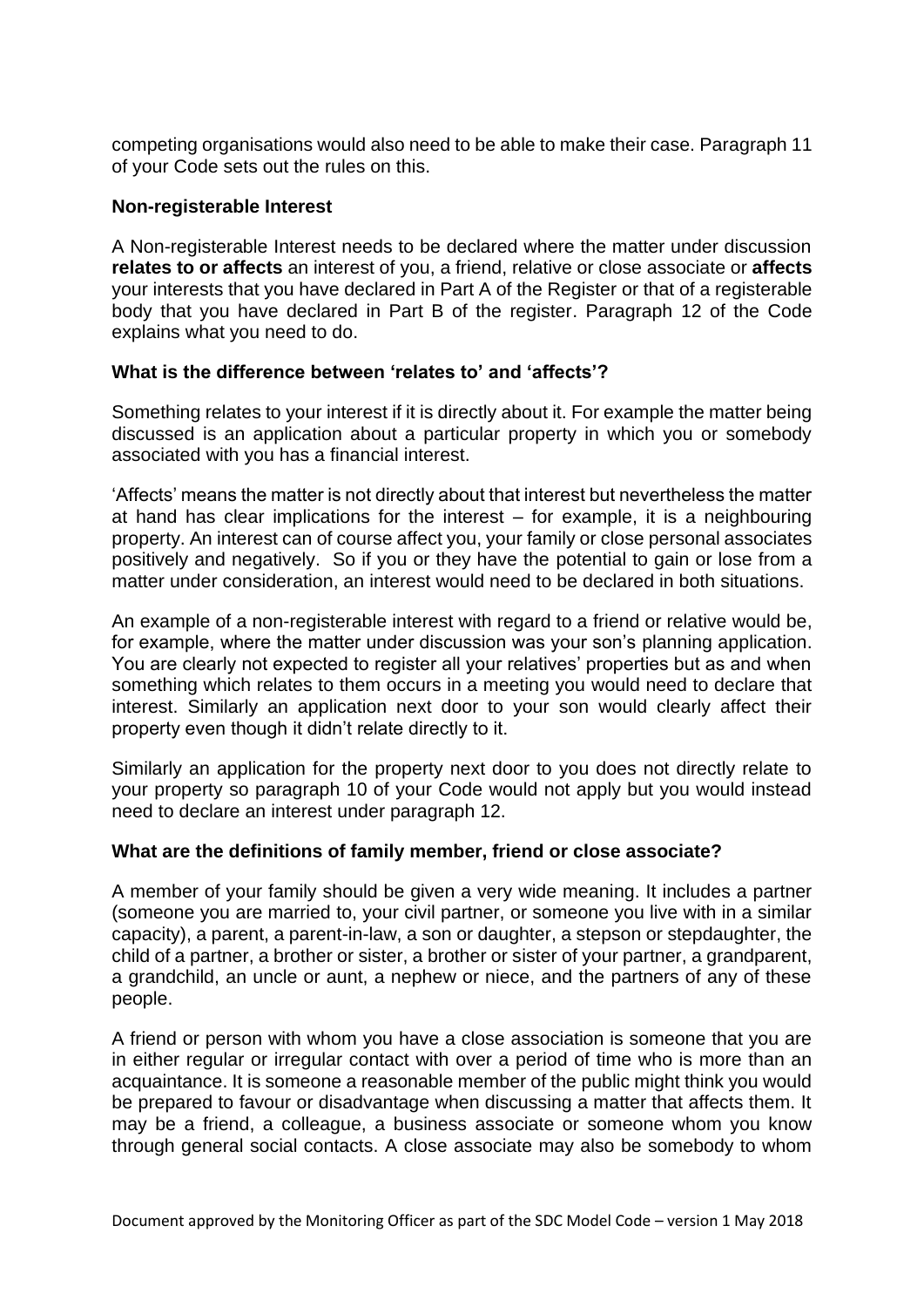you are known to show animosity as you would equally be willing to treat them differently.

#### **What if I am unaware of the interest?**

You can only declare an interest in a matter if you are aware of the interest. For example, a company of which your father-in-law is a director may have made an application to the Council. You may not be aware that he is a director, but would need to declare an interest as soon as you became aware.

A reasonable member of the public would expect you to know of certain interests of course, so it is, for example, reasonable that you would be expected to know your daughter's address or job but not necessarily any shareholdings she might have.

#### **What do I do if I have a non-registerable interest to declare?**

If the matter is a non-registerable interest you declare the interest in accordance with paragraph 12 of the Code.

Paragraph 13 then asks you to apply a 2-part test before considering whether to participate in any discussion and/or vote:

a) Does the matter affect the interest more than it affects the majority of people in the ward?

For example, if a major development was affecting your sister's village and your sister were no more affected than anybody else – for example, she lived at the other end of the village rather than next door to the development, the answer would be no. If the answer is yes, you then ask:

b) Would a reasonable member of the public knowing all the facts believe that it would affect your view of the wider public interest?

This is similar to the test for bias (see below) and if the answer is yes to that question then you must not take part in the meeting.

Where the matter is a 'sensitive interest' you need not declare the nature of it as above.

# **Examples**

To illustrate how the rules apply to different interests here are some examples relating to a planning application;

- 1. **You have put in a planning application for your own house**. This would be a **Disclosable Pecuniary Interest** as it relates directly to the property you have registered. Under paragraph 10 therefore you cannot speak or vote on the item but must withdraw from the meeting
- 2. **The house next door to you has put in a planning application**. This would be a **Non-Registerable Interest** as the next door house is not on your register but nevertheless the application would affect you. In this case you would

Document approved by the Monitoring Officer as part of the SDC Model Code – version 1 May 2018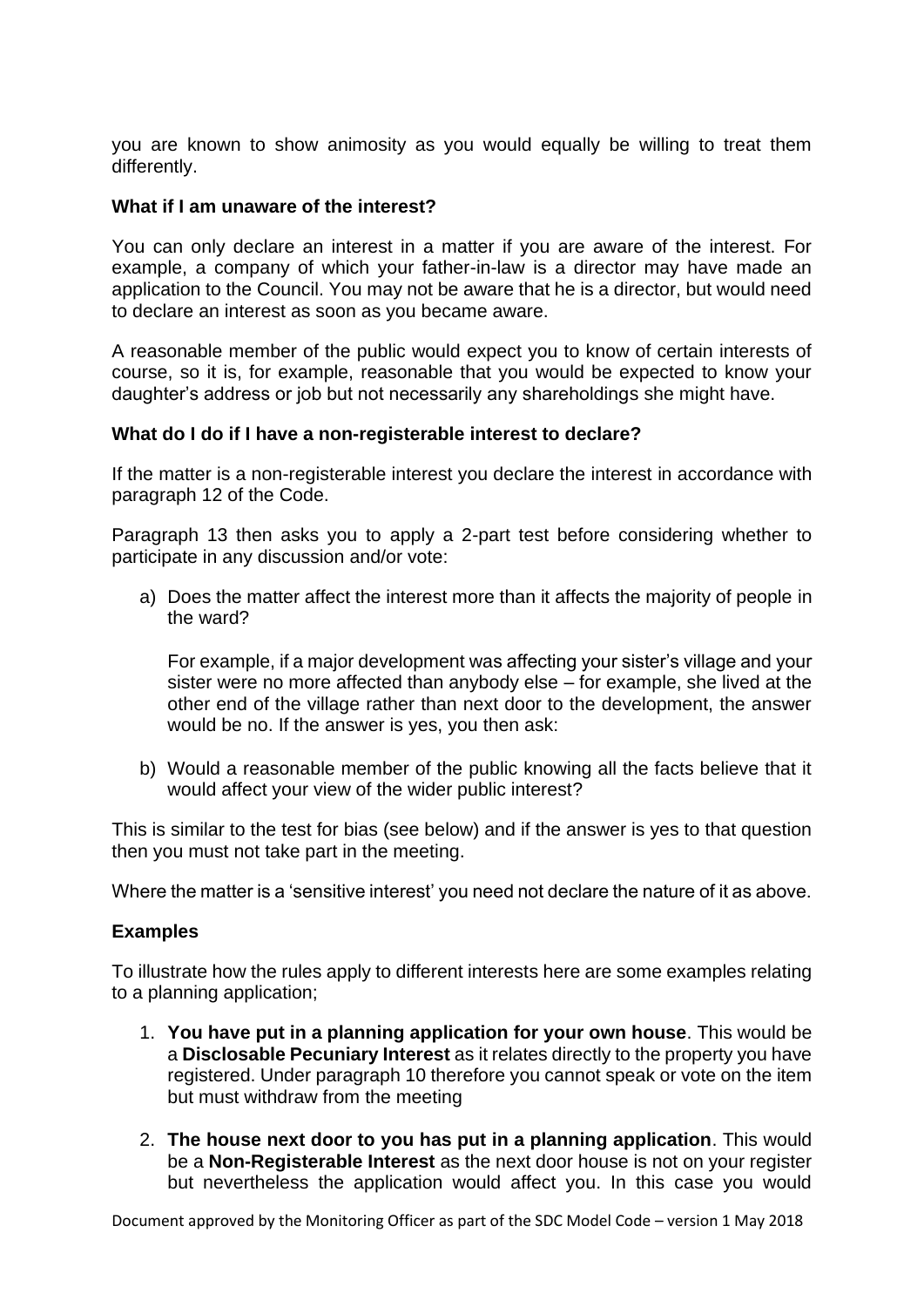declare the interest under paragraph 12 and then apply the public interest test in paragraph13 - are you more affected than the majority of people and would a reasonable member of the public therefore think your view of the public interest would be affected.

- 3. **Your son has put in a planning application**. This would be a **Non-Registerable Interest** as your son's house is not on your register but nevertheless the application relates to a family member. In this case you would declare the interest under paragraph 12 and then apply the public interest test in paragraph13 - is your son more affected than the majority of people and would a reasonable member of the public therefore think your view of the public interest would be affected.
- 4. **The house next door to your son has put in a planning application**. This would be a **Non-Registerable Interest** as the house next door to your son is not on your register and does not belong to your son but nevertheless the application would affect a family member. In this case you would declare the interest under paragraph 12 and then apply the public interest test in paragraph13 - is your son more affected than the majority of people and would a reasonable member of the public therefore think your view of the public interest would be affected.
- 5. **You are on the board of a local charity** and have registered this on Part B of your Register. **The charity puts in a planning application on its office**. This is an **'other registerable interest'** as it is on Part B of your register and the application directly relates to the charity. Under paragraph 11 of the Code you must declare an interest. You may speak about the application if other members of the public are allowed to speak but you cannot vote on the application.

# **Dispensations**

Wherever you have an interest the Code allows you to apply for a dispensation. In the case of a parish or town Councillor, a dispensation will be granted according to the Council's own scheme of delegation. These circumstances are where -

- 1. It is considered that without the dispensation the number of persons prohibited from participating in any particular business would be so great a proportion of the body transacting the business as to impede the transaction of the business.
- 2. The Council considers that the dispensation is in the interests of persons living in the Council's area
- 3. The Council considers that it is otherwise appropriate to grant a dispensation.

#### **The attached flowchart gives a simple guide to declaring an interest under the Code.**